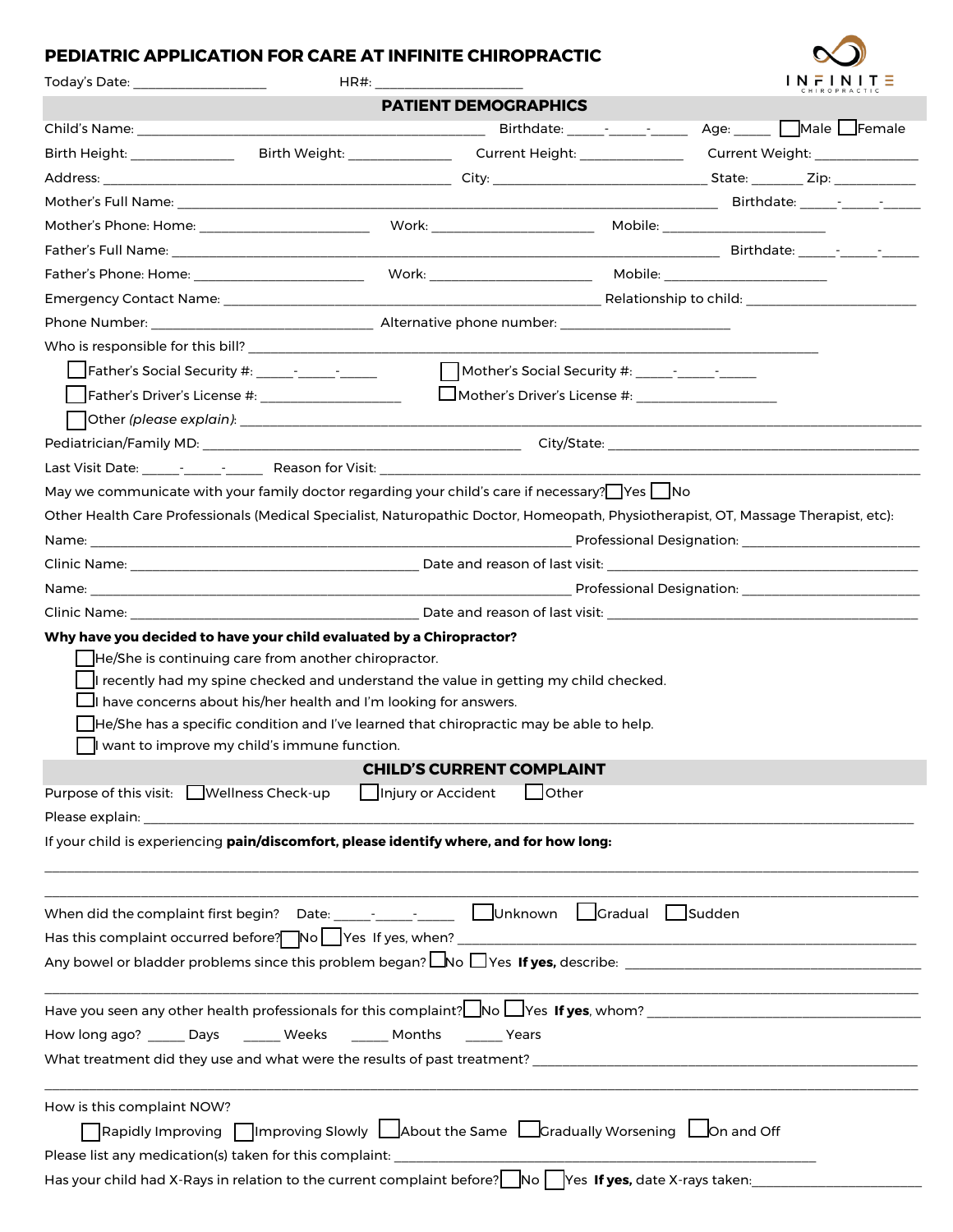| PATIENT'S NAME:                                                                                                                                                                       |                                                                                                         | HR#:                           | DATE: ____________           |
|---------------------------------------------------------------------------------------------------------------------------------------------------------------------------------------|---------------------------------------------------------------------------------------------------------|--------------------------------|------------------------------|
|                                                                                                                                                                                       | HAS YOUR CHILD EVER SUFFERED FROM - Check all that apply                                                |                                |                              |
|                                                                                                                                                                                       | Please mark: P for in the Past                                                                          | C for <b>Currently</b> have    |                              |
| Headaches/Migraines                                                                                                                                                                   | __ Orthopedic Problems                                                                                  | Digestive Disorders            | Behavioral Problems          |
| <b>Dizziness</b>                                                                                                                                                                      | ___ Neck Problems                                                                                       | __ Poor Appetite               | __ADD/ADHD                   |
| Fainting                                                                                                                                                                              | _Arm Problems                                                                                           | Stomach Aches                  | __ Ruptures/Hernia           |
| Seizures/Convulsions                                                                                                                                                                  | __ Leg Problems                                                                                         | Reflux                         | Muscle Pain                  |
| <b>Heart Trouble</b>                                                                                                                                                                  | ___ Joint Problems                                                                                      | ___ Constipation               | ___ Growing Pains            |
| <b>Chronic Earaches</b>                                                                                                                                                               | Backaches                                                                                               | Diarrhea                       | __ Asthma                    |
| <b>Sinus Problems</b>                                                                                                                                                                 | Poor Posture                                                                                            | ___ Hypertension               | __ Walking Trouble           |
| Scoliosis                                                                                                                                                                             | Anemia                                                                                                  | Colds/Flu                      | __ Sleeping Problems         |
| <b>Bed Wetting</b>                                                                                                                                                                    | Colic                                                                                                   | __ Broken Bones                | __ Fall off swing            |
| Fall in baby walker                                                                                                                                                                   | __ Fall from bed or couch                                                                               | Fall from crib                 | Fall down stairs             |
| Fall off bicycle                                                                                                                                                                      | __ Fall from high chair                                                                                 | Fall off slide                 | __ Respiratory Issues        |
| _ Fall from changing table                                                                                                                                                            | ___ Fall off monkey bars                                                                                | ___ Fall off skateboard/skates | Eczema                       |
| <b>Food Sensitivities</b>                                                                                                                                                             | __ Head Tilt/Torticollis                                                                                | ___ Tip Toe Walking            | __ ADD/ADHD                  |
| Autism                                                                                                                                                                                | __Tremors/Ticks                                                                                         | __ Asymmetrical Crawling/Gait  | __ Sensory Processing Issues |
|                                                                                                                                                                                       |                                                                                                         |                                |                              |
| Other: when the contract of the contract of the contract of the contract of the contract of the contract of the                                                                       |                                                                                                         |                                |                              |
|                                                                                                                                                                                       | <b>PHYSICAL TRAUMAS</b>                                                                                 |                                |                              |
| Has your child ever fallen from any high places?                                                                                                                                      | $\Box$ No                                                                                               | Yes If yes, explain:           |                              |
|                                                                                                                                                                                       |                                                                                                         |                                |                              |
| Has your child broken any bones?                                                                                                                                                      | $\Box$ No                                                                                               |                                |                              |
| Has your child had any previous hospitalizations?   No                                                                                                                                |                                                                                                         |                                |                              |
| Has your child had any previous surgeries?                                                                                                                                            | $\Box$ No                                                                                               | $\Box$ Yes If yes, explain:    |                              |
| Does your child use a tablet, computer, or video game?                                                                                                                                | Never                                                                                                   | $\Box$ Daily<br>$\Box$ Rarely  | Several hours/day            |
| Does your child watch TV?                                                                                                                                                             | Never                                                                                                   | $\Box$ Rarely<br>$\Box$ Daily  | Several hours/day            |
| Does your child exercise?                                                                                                                                                             | ∣_lNo                                                                                                   | $\Box$ Daily<br>  Weekly       |                              |
| Does your child play contact sports?                                                                                                                                                  | ∟lNo                                                                                                    | $\Box$ Daily<br>$\Box$ Weekly  |                              |
|                                                                                                                                                                                       | Has your child ever sustained an injury playing organized sports? No $\Box$ Yes If yes, please explain: |                                |                              |
|                                                                                                                                                                                       |                                                                                                         |                                |                              |
|                                                                                                                                                                                       | <b>BIRTH EXPERIENCE</b>                                                                                 |                                |                              |
|                                                                                                                                                                                       |                                                                                                         |                                |                              |
| How many weeks gestation was the baby at birth? ____________ Weight: ____________ Length: _________                                                                                   |                                                                                                         |                                |                              |
| Medications during labor/delivery (including IV antibiotics): No Nes If yes, explain: 1997-1998 Medications during labor/delivery (including IV antibiotics): No Nes If yes, explain: |                                                                                                         |                                |                              |
| Was Pitocin used to induce / speed up labor? $\Box$ No $\Box$ Yes                                                                                                                     |                                                                                                         |                                |                              |
| $\Box$ Yes $\Box$ Unsure<br>Was the child at any time during pregnancy in a constrained position? $\Box$ No                                                                           |                                                                                                         |                                |                              |
| If yes, please describe: Breech Transverse Face / Brow presentation                                                                                                                   |                                                                                                         |                                |                              |
| Was the delivery vaginal or C-section? $\Box$ Vaginal $\Box$ C-Section If C-Section, was it planned or emergency?: $\Box$                                                             |                                                                                                         |                                |                              |
| If it was vaginal, was the baby presented: $\Box$ Head<br>$\Box$ Face<br>$\Box$ Breech                                                                                                |                                                                                                         |                                |                              |
| Were any of the following interventions used? □Forceps □Vacuum Extraction □Other: ___________________________________                                                                 |                                                                                                         |                                |                              |
| Were there any complications during delivery? $\Box$ No $\Box$ Yes                                                                                                                    |                                                                                                         |                                |                              |
|                                                                                                                                                                                       |                                                                                                         |                                |                              |
|                                                                                                                                                                                       |                                                                                                         |                                |                              |
|                                                                                                                                                                                       |                                                                                                         |                                |                              |
| Any concerns about mis-shapen head at birth? $\Box$ No<br>I Yes                                                                                                                       |                                                                                                         |                                |                              |
|                                                                                                                                                                                       | Were there any medication given to the child at birth? $\Box$ No $\Box$ Yes $\Box$ Unsure               |                                |                              |
|                                                                                                                                                                                       |                                                                                                         |                                |                              |
|                                                                                                                                                                                       |                                                                                                         |                                |                              |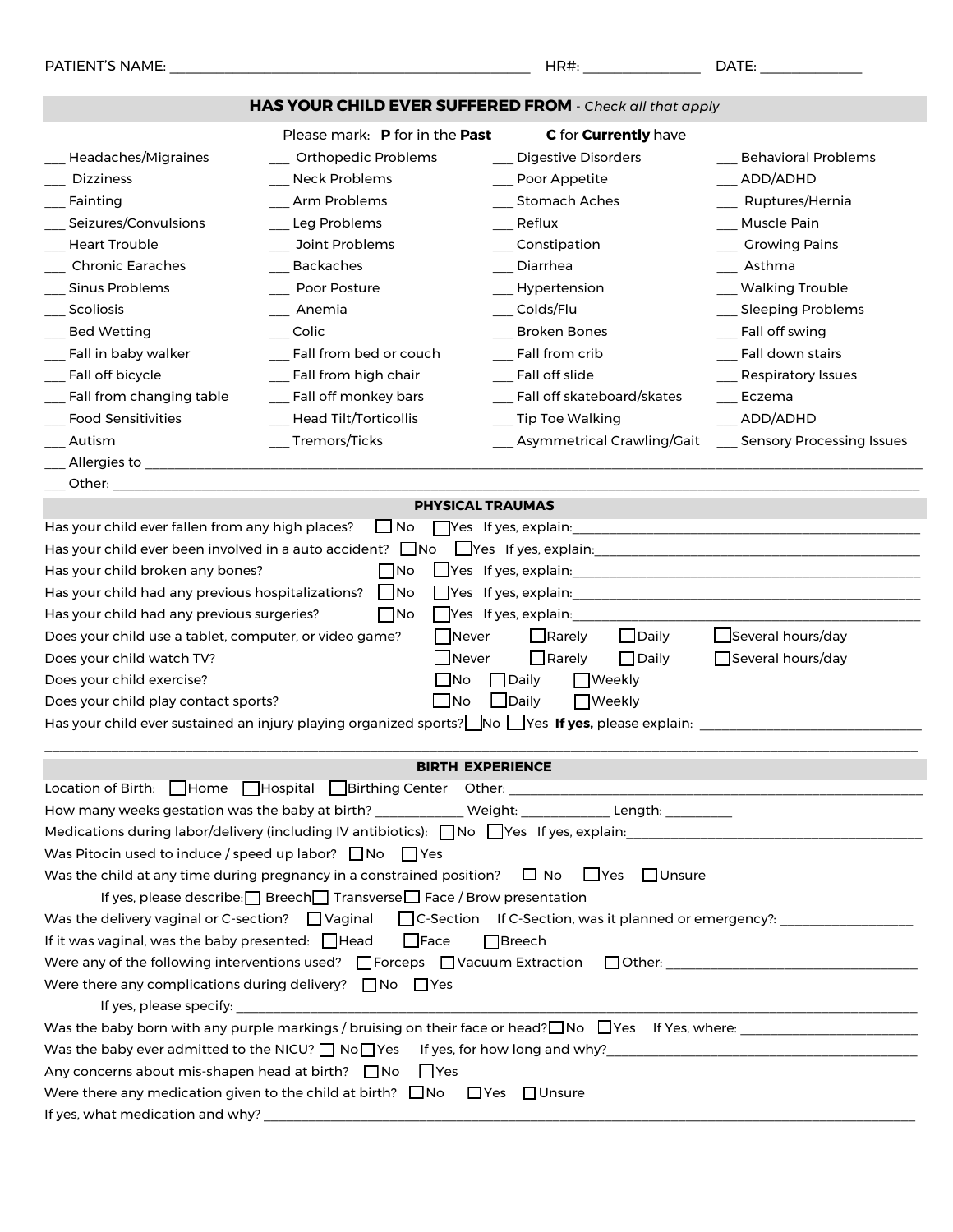| PATIENT'S NAME: THE RESERVE THAT IS NOT THE RESERVE THAT IS NOT THE RESERVE THAT IS NOT THE RESERVE THAT IS NO               |            | HR#:                                              | DATE:         |
|------------------------------------------------------------------------------------------------------------------------------|------------|---------------------------------------------------|---------------|
|                                                                                                                              |            | <b>POST NATAL &amp; INFANT HISTORY</b>            |               |
| Was your child exclusively breastfed? $\Box$ No                                                                              | $\Box$ Yes | If yes, how many months: If yes, how many months: |               |
| Was your child exclusively formula fed? $\Box$ No $\Box$ Yes                                                                 |            | If yes, how many months: If yes, how many months: |               |
| Was your child breastfed + formula fed? $\Box$ No $\Box$ Yes                                                                 |            | If yes, how many months:                          |               |
| If formula feed, did your child show any sensitivities to formula (reflux, eczema, arching back)? $\square$ No $\square$ Yes |            |                                                   |               |
| Has your child been vaccinated? $\Box$ No $\Box$ Yes If yes, $\Box$ Full $\Box$ Partial $\Box$ Delayed                       |            |                                                   | $\Box$ Other: |
| Did your child have any reactions to vaccines? $\Box$ No $\Box$ Yes If yes, describe:                                        |            |                                                   |               |
|                                                                                                                              |            |                                                   |               |

#### **HEALTH GOALS**

Do you feel your child is developmentally appropriate for their age?

Intellectually:  $\Box$  Yes $\Box$  No If no, explain:

Emotionally: : ¡ Yes ¡ No If no, explain: \_\_\_\_\_\_\_\_\_\_\_\_\_\_\_\_\_\_\_\_\_\_\_\_\_\_\_\_\_\_\_\_\_\_\_\_\_\_\_\_\_\_\_\_\_\_\_\_\_\_\_\_\_\_\_\_\_\_\_\_\_\_\_\_\_\_\_\_\_\_\_\_\_\_\_\_\_\_\_

Physically: :  $\Box$  Yes  $\Box$  No If no, explain:

What is your primary goal for your child in this office?\_\_\_\_\_\_\_\_\_\_\_\_\_\_\_\_\_\_\_\_\_\_\_\_

#### **CONSENT**

I understand that I am directly and fully responsible to Infinite Chiropractic for all fees associated with chiropractic care my child receives. The risks associated with exposure to ionization and spinal adjustments have been explained to me to my complete satisfaction, and I have conveyed my understanding of these risks to the doctor. After careful consideration, I do hereby request and authorize imaging studies and chiropractic adjustments for the benefit of my minor child for whom I have the legal right to select and authorize health care services on behalf of.

I hereby authorize payment to be made directly to Infinite Chiropractic for all benefits which may be payable under a healthcare plan or from any other collateral sources. I authorize utilization of this application, or copies thereof, for the purpose of processing claims and effecting payments, and further acknowledge that this assignment of benefits does not in any way relieve me of payment liability and that I will remain financially responsible to Infinite Chiropractic for any and all services my minor child receives at this office.

Under the terms and conditions of my divorce, separation or other legal authorization, the consent of a spouse/former spouse or other guardian is not required. If my authority to so select and authorize this care should change in any way, I will immediately notify this office.

Parent or Legal Guardian's Signature **Parent of Legal Completed** 

\_\_\_\_\_\_\_\_\_\_\_\_\_\_\_\_\_\_\_\_\_\_\_\_\_\_\_\_\_\_\_\_\_\_\_\_\_ \_\_\_\_\_ - \_\_\_\_\_ - \_\_\_\_\_

\_\_\_\_\_\_\_\_\_\_\_\_\_\_\_\_\_\_\_\_\_\_\_\_\_\_\_\_\_\_\_\_\_\_\_\_\_ \_\_\_\_\_ - \_\_\_\_\_ - \_\_\_\_\_ Doctor's Signature Date Form Reviewed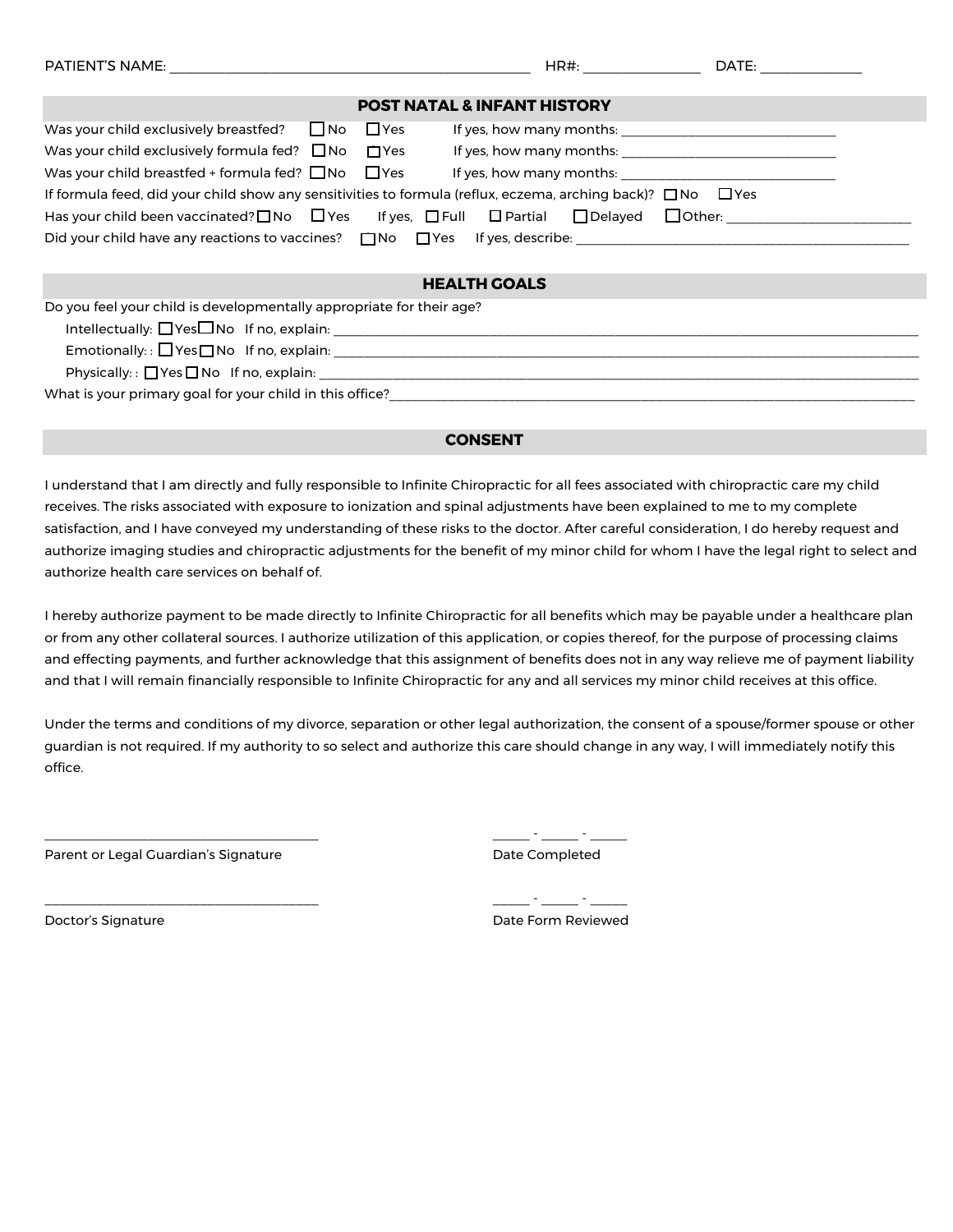#### **Informed Consent for Chiropractic Care**

Chiropractic care, like all forms of health care while offering considerable benefits may also provide some level of risk. This level of risk is most often very minimal, yet in rare cases, injury has been associated with chiropractic care. The types of complications that have been reported secondary to chiropractic care include: sprain/strain injuries, irritation of a disc condition, and rarely, fractures. One of the rarest complications associated with chiropractic care occurring at a rate between one instance per one million to one per two million cervical spine (neck) adjustments may be a vertebral injury that could lead to a stroke.

Prior to receiving chiropractic care in the chiropractic office, a health history and physical examination will be completed. These procedures are performed to assess your specific conditions, your overall health and in particular your spinal health. These procedures will assist us in determining if chiropractic care is needed, or if any further examinations or studies are needed. In addition, they will help us determine if there is any reason to modify your care or provide you with a referral to another health care provider. All relevant finding will be reported to you along with a care plan prior to beginning care.

I understand and accept that there are risks associated with chiropractic care and give consent to the examination that the doctor deems necessary and the chiropractic care, including spinal adjustments, as reported following my child's assessment.

| Minor Child Name:                  | Date of Birth: |
|------------------------------------|----------------|
| Parent / Legal Guardian Name:      |                |
| Parent / Legal Guardian Signature: | Date:          |
| Witness Initials:                  |                |

## **Terms of Acceptance**

In order to provide for the most effective healing environment, most effective application of chiropractic procedures, and the strongest possible doctor-patient relationship, it is our wish to provide each patient with a set of parameters and declarations that will facilitate the goal of optimum health through chiropractic.

To that end, we ask that you acknowledge the following point regarding chiropractic care and the services that are offered through this practice:

- A. Chiropractic is a very specific science, authorized by law to address spinal health concerns and needs. Chiropractic is a separate and distinct science, art and practice. It is not the practice of medicine.
- B. Chiropractic seeks to maximize the inherent healing power of the human body by restoring normal nerve functions through the adjustment of spinal subluxation(s). Subluxations are deviations from normal spinal structures and configurations that interfere with normal nerve processes.
- C. The chiropractic adjustment process, as defined in the law of this jurisdiction, involves the application of a specific directional thrust to a region or regions of the spine with the specific intent of re-positioning misaligned spinal segments. This is a safe, effective procedure applied over one million times each day by doctors of chiropractic in the United States alone.
- D. A thorough chiropractic examination and evaluation is part of the standard chiropractic procedure. The goal of this process is to identify any spinal health problems and chiropractic needs. If during this process, any condition or question outside the scope of chiropractic is identified, you will receive a prompt referral to an appropriate provider or specialist, according to the initial indications of the need.
- E. Chiropractic does not seek to replace or compete with your medical, dental or other type(s) of health professionals. They retain responsibility for care and management of medical conditions. We do not offer advice regarding treatment prescribed by others.
- F. Your compliance with care plans, home and self-care, etc., is essential to maximum healing and optimal health though chiropractic
- G. We invite you to speak frankly to the doctor on any matter related to your care at this facility, its nature, duration, or cost, in what we work to maintain as a supporting, open environment.

By my signature below, I have read and fully understand the above statements. All questions regarding the doctor's objectives pertaining to my child's care in this office have been answered to my satisfaction. I therefore accept chiropractic care on this basis.

| Minor Child Name:                  | Date of Birth: |  |  |
|------------------------------------|----------------|--|--|
| Parent / Legal Guardian Name:      |                |  |  |
| Parent / Legal Guardian Signature: | Date:          |  |  |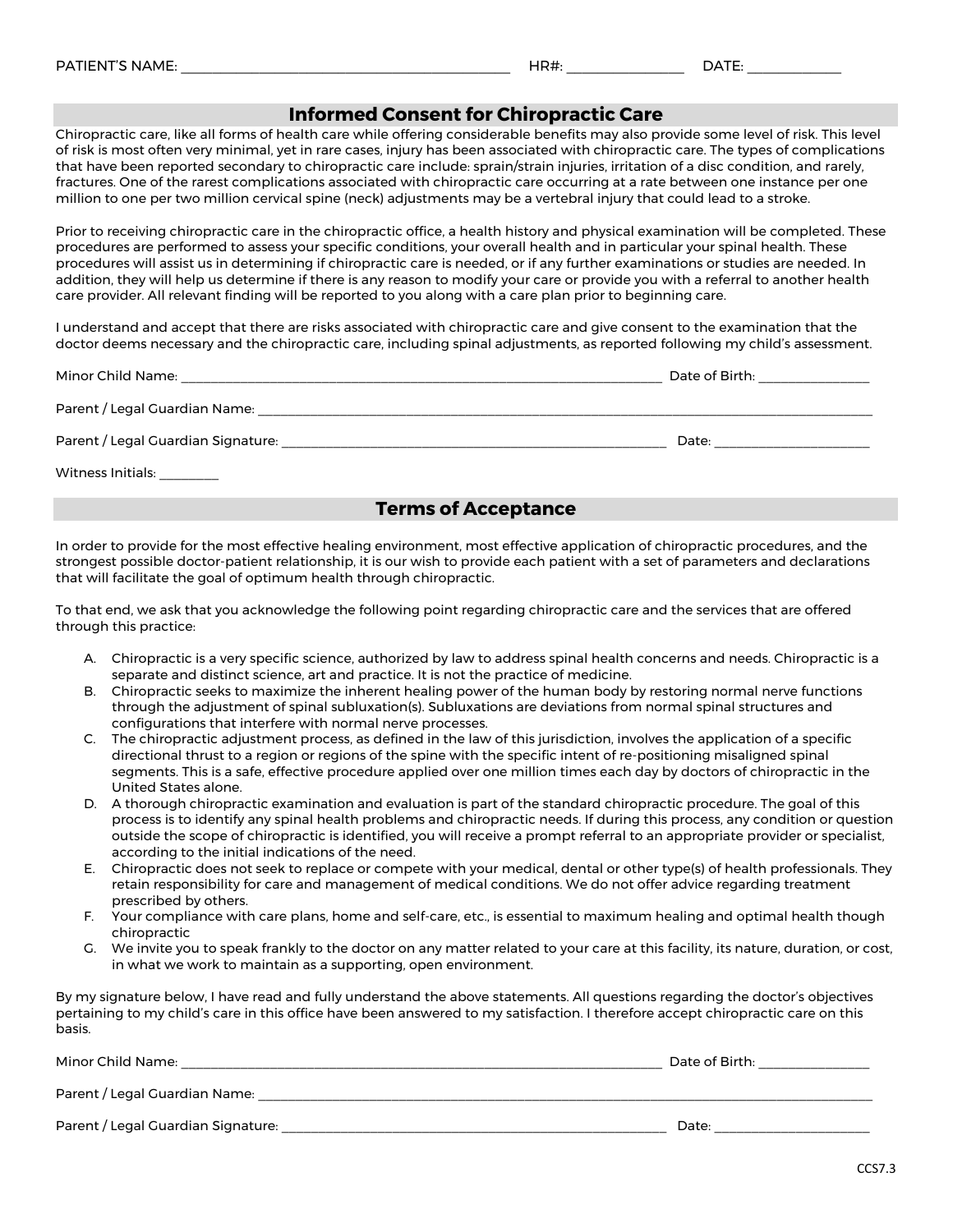| .<br>DATI <sup>-</sup><br>$F - N$<br>`NAME. | $\overline{\phantom{a}}$<br>. אכו<br>היו | $-$ |
|---------------------------------------------|------------------------------------------|-----|
|                                             |                                          |     |

## **X-Ray Authorization**

As your healthcare provider, we are legally responsible for your chiropractic records. We must maintain a record of your x-rays in our files. At your request, we will provide you with a copy of your X-rays in our files. **The fee for copying your x-rays is \$15.00. This fee must be paid in advance.** Digital X-rays on cd will be available within 72 hours of prepayment on any regular practice hours day.

**Please note:** X-rays are utilized in this office to help locate and analyze **vertebral subluxations**. These X-rays are not used to investigate for medical pathology. The doctors of restoration family chiropractic do not diagnose or treat medical conditions; however, if any abnormalities are found, we will bring it to your attention so that you can seek proper medical advice.

#### **By signing below you are agreeing to the above terms and conditions.**

| Minor Child Name:                  | Date of Birth: |
|------------------------------------|----------------|
| Parent / Legal Guardian Name:      |                |
| Parent / Legal Guardian Signature: | Date:          |

#### **FEMALES ONLY**

By my signature below I am acknowledging that the doctor and/or a member of the staff has discussed with me the hazardous effects of ionization to an unborn child, and I have conveyed my understanding of the risks associated with exposure to x-rays. After careful consideration I therefore, do hereby consent to have the diagnostic x-ray examination the doctor has deemed necessary in my minor child's case. To the best of my knowledge, I believe my minor child is not pregnant at the time x-rays are taken at Infinite Chiropractic.

| Minor Child Name:                  | Date of Birth: |
|------------------------------------|----------------|
| Parent / Legal Guardian Name:      |                |
| Parent / Legal Guardian Signature: | Date:          |
| Witness Initials:                  |                |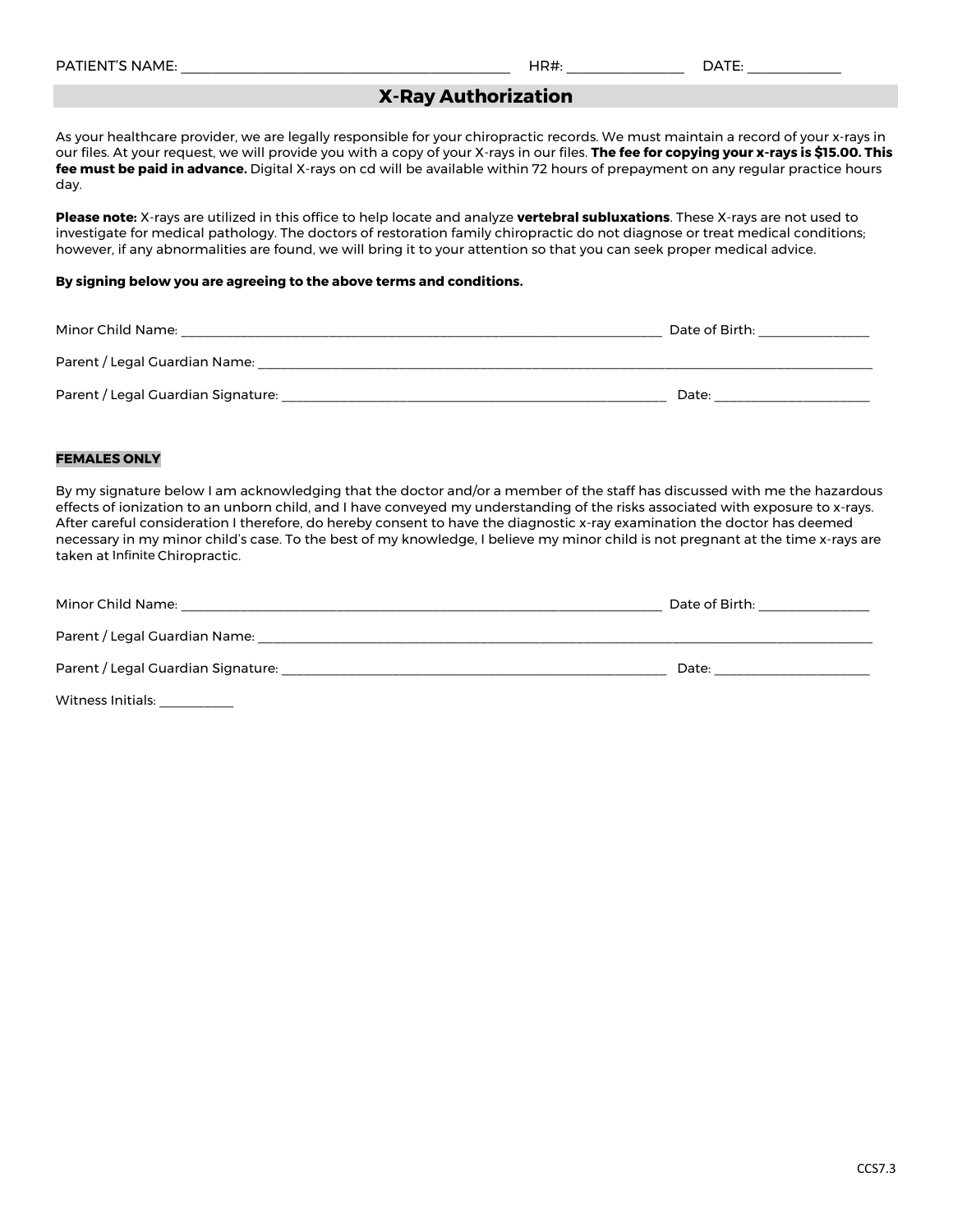## **NOTICE OF PRIVACY PRACTICE**

This office is required to notify you in writing, that by law, we must maintain the privacy and confidentiality of your **P**ersonal **H**ealth **I**nformation. In addition we must provide you with written notice concerning your rights to gain access to your health information, and the potential circumstances under which, by law, or as **dictated by our office policy,** we are permitted to disclose information about you to a third party without your authorization. Below is a brief summary of these circumstances. If you would like a more detailed explanation, one will be provided to you. In addition, you will find we have placed a copy labeled **'HIPAA'** in the reception area. Once you have read this notice, please sign the last page, and return only the signature page (page 2) to our front desk receptionist. Keep this page for your records.

#### **PERMITTED DISCLOSURES:**

- 1. Treatment purposes discussion with other health care providers involved in your care.
- 2. Inadvertent disclosures open treating area mean open discussion. If you need to speak privately to the doctor, please let our staff know so we can place you in a private consultation room.
- 3. For payment purposes to obtain payment from your insurance company or any other collateral source.
- 4. For workers compensation purposes to process a claim or aid in investigation.
- 5. Emergency in the event of a medical emergency we may notify a family member.
- 6. For Public health and safety in order to prevent or lessen a serious or eminent threat to the health or safety of a person or general public.
- 7. To Government agencies or Law enforcement to identify or locate a suspect, fugitive, material witness or missing person.
- 8. For military, national security, prisoner and government benefits purposes.
- 9. Deceased persons discussion with coroners and medical examiners in the event of a patient's death.
- 10. Telephone calls or emails and appointment reminders **we may call your home and leave messages** regarding a missed appointment or apprize you of changes in practice hours or upcoming events.
- 11. Change of ownership- in the event this practice is sold, the new owners would have access to your PHI.

#### **YOUR RIGHTS:**

- 1. To receive an accounting of disclosures.
- 2. To receive a paper copy of the comprehensive "Detail" Privacy Notice.
- 3. To request mailings to an address different than residence.
- 4. To request Restrictions on certain uses and disclosures and with whom we release information to, although we are not required to comply. If, however, we agree, the restriction will be in place until written notice of your intent to remove the restriction.
- 5. To inspect your records and receive one copy of your records at no charge, with notice in advance.
- 6. To request amendments to information. However, like restrictions, we are not required to agree to them.
- 7. To obtain **one copy** of your patient records at no charge, when timely notice is provided of at least 72 hours. Additional patient records may be requested for \$0.15 per page and will be made available within 72 hours of prepayment. **X-rays** are digital but a CD must be made separately with your X-ray records, therefore there is a \$15.00 fee for each request of your records X-rays which must be paid in advance and will be available 72 hours after prepayment has been received on regular practice hour days.

#### **COMPLAINTS:**

If you wish to make a formal complaint about how we handle your health information, please call the Practice Director at (843)352-3420 If she is unavailable, you may make an appointment with the doctor to see him within 72 hours or 3 working days. If you are still not satisfied with the manner in which this office handles your complaint, you can submit a formal complaint to:

> DHHS, Office of Civil Rights 200 Independence Ave. SW Room 509F HHH Building Washington DC 20201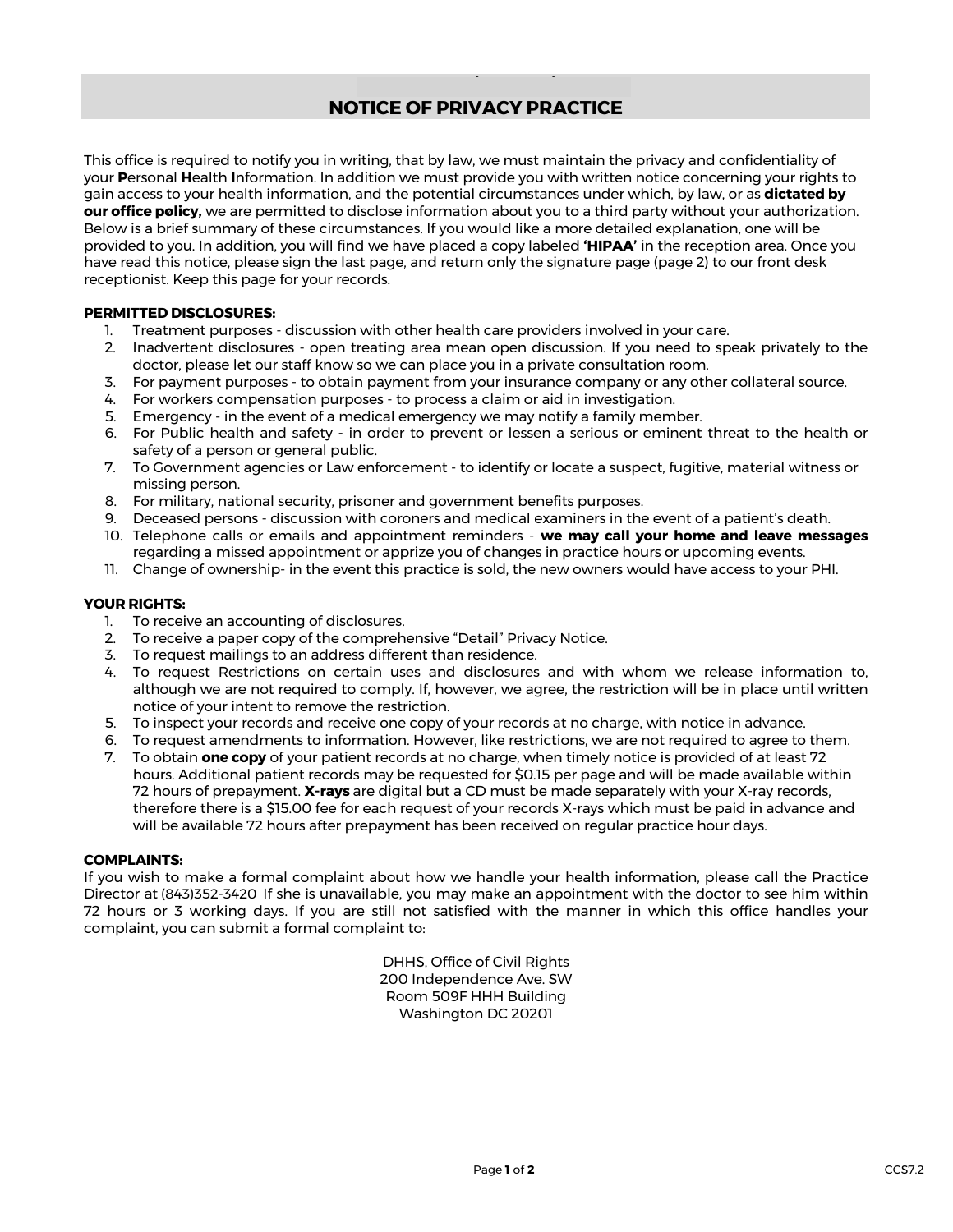# **Infinite Chiropractic NOTICE REGARDING YOUR RIGHT TO PRIVACY<br>eived a copy of Infinite Chiropractic's Patient Privacy Notice. I understand my rights as well as t**

I have received a copy of Infinite Chiropractic's Patient Privacy Notice. I understand my rights as well as the practice's duty to protect my health information, and have conveyed my understanding of these rights and duties to the doctor. I further understand that this office reserves the right to amend this "Notice of Privacy Practice" at a time in the future and will make the new provisions effective for all information that it maintains past and present.

I am aware that a more comprehensive version of this "Notice" is available to me and copies kept in the reception area. At this time, I do not have any questions regarding my rights or any of the information I have received.

| Patient's Name      | <b>DOB</b> | HR# |
|---------------------|------------|-----|
| Patient's Signature | Date       |     |
| Witness             | Date       |     |